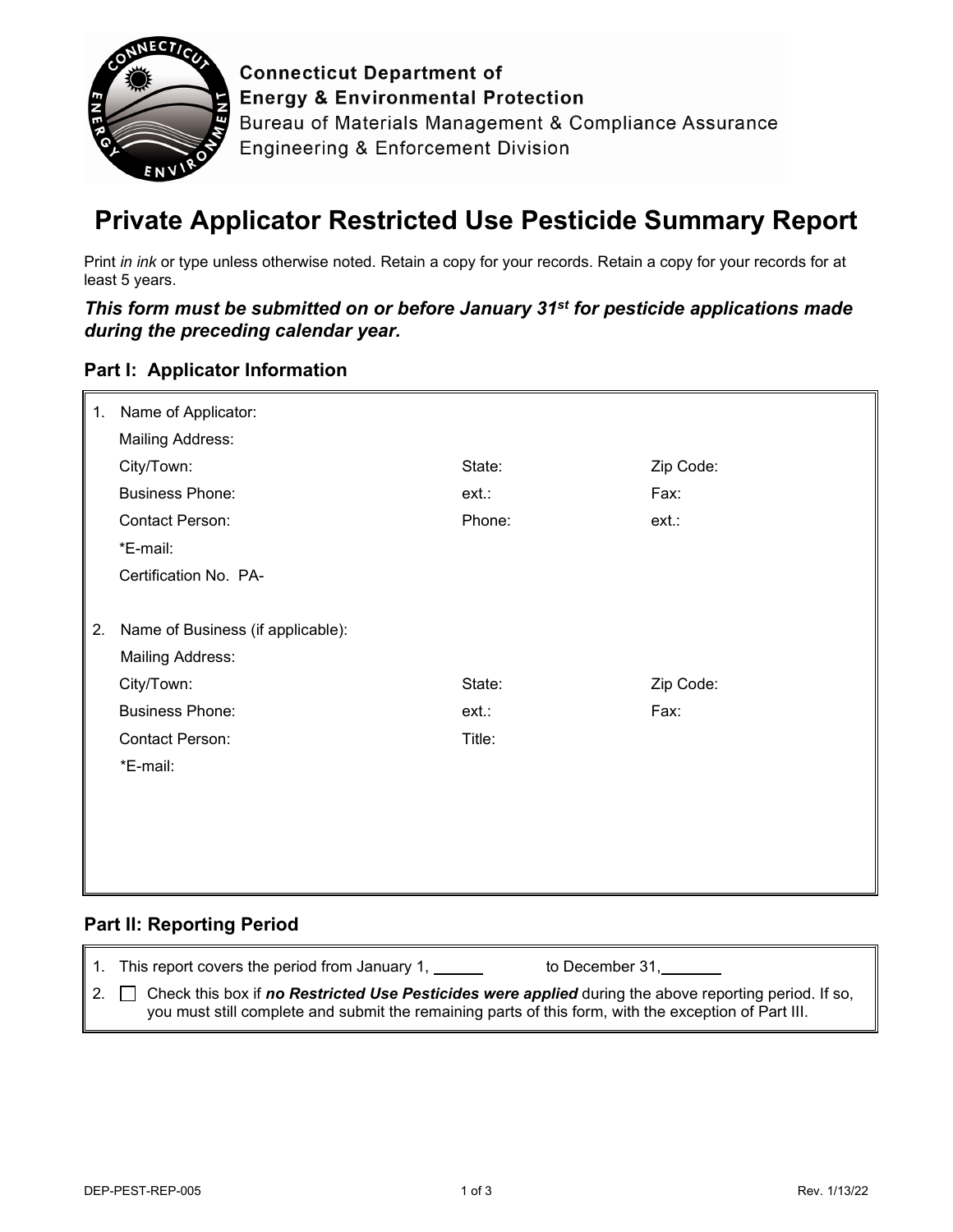# **Part III: Restricted Use Pesticide Record**

**Name of Applicator:** 

**Certification No.: Year of Restricted Use Pesticide Applications:** 

| Date of<br><b>Application</b><br>(moday/yr) | <b>Common Name of</b><br><b>Pesticide</b> | <b>EPA Product</b><br>Registration<br>No. | <b>Amount of Pesticide</b><br><b>Used Before Diluting</b><br>(Check gal or lbs) |                             | <b>Type of Crop</b> | Site of<br><b>Application</b><br>(Field ID) | <b>Total Amount</b><br>Acreage or Sq.<br>footage<br><b>Treated</b> | <b>Place of Application</b><br>(Street Address and Town) |
|---------------------------------------------|-------------------------------------------|-------------------------------------------|---------------------------------------------------------------------------------|-----------------------------|---------------------|---------------------------------------------|--------------------------------------------------------------------|----------------------------------------------------------|
|                                             |                                           |                                           |                                                                                 | $\Box$ gal<br>$\Box$ lbs    |                     |                                             |                                                                    |                                                          |
|                                             |                                           |                                           |                                                                                 | $\Box$ gal<br>$\Box$ lbs    |                     |                                             |                                                                    |                                                          |
|                                             |                                           |                                           |                                                                                 | $\square$ gal<br>$\Box$ lbs |                     |                                             |                                                                    |                                                          |
|                                             |                                           |                                           |                                                                                 | $\Box$ gal<br>$\Box$ lbs    |                     |                                             |                                                                    |                                                          |
|                                             |                                           |                                           |                                                                                 | $\square$ gal<br>$\Box$ lbs |                     |                                             |                                                                    |                                                          |
|                                             |                                           |                                           |                                                                                 | $\Box$ gal<br>$\Box$ lbs    |                     |                                             |                                                                    |                                                          |
|                                             |                                           |                                           |                                                                                 | $\Box$ gal<br>$\Box$ lbs    |                     |                                             |                                                                    |                                                          |
|                                             |                                           |                                           |                                                                                 | $\square$ gal<br>$\Box$ lbs |                     |                                             |                                                                    |                                                          |

Check here if additional sheets are necessary. You may reproduce this table and attach the additional sheets to this form.

.